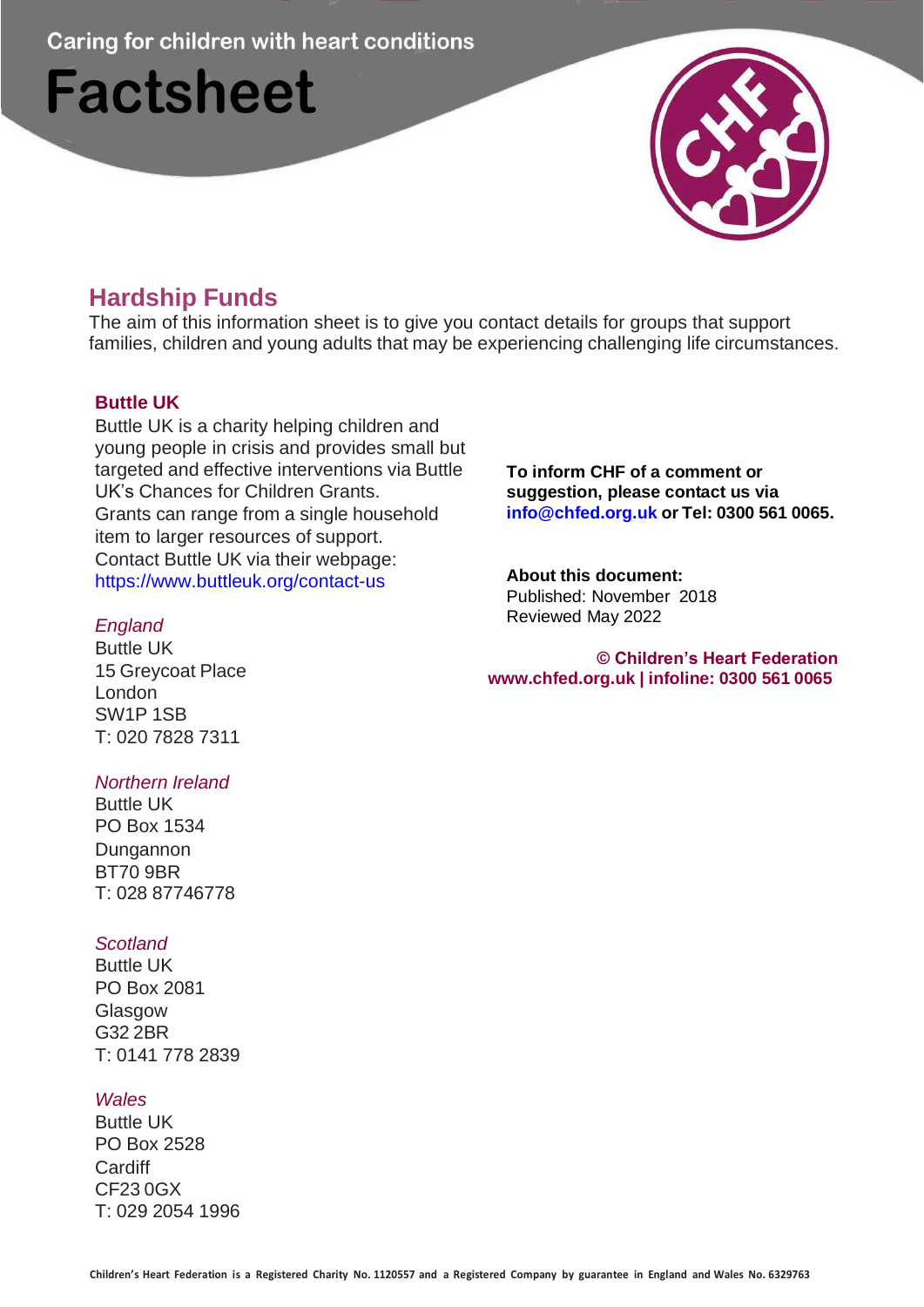#### **Carer's Trust**

Grants from Carer's Trust help carers with household items or activities that will help them in their caring role.

Further information about grants: https://carers.org/article/grants-availablecarers-trust

More information about the Carer's Trust: https://carers.org/section/about-us

For general enquiries, please email [info@carers.org.](mailto:info@carers.org)

Head office Carers Trust 32-36 Loman Street, London SE1 0EH T: 0300 772 9600 Email: [info@carers.org](mailto:info@carers.org)

National offices Scotland office Office 64 Spaces Tay House 300 Bath Street Glasgow G2 4JR Tel: 0300 772 7701 Email: [scotland@carers.org](mailto:scotland@carers.org)

Wales office Third Floor 33-35 Cathedral Road Cardiff CF11 9HB Tel: 0292 009 0087 Email: [wales@carers.org](mailto:wales@carers.org)

#### **Country Holidays for Inner City Kids**

(CHICKS) CHICKS is a national children's charity providing free respite breaks to children aged 8-15 years from all over the UK.

Children have a wide variety of life experiences which may include being bereaved; suffering bullying; or having a challenging homelife. All children are referred by a social worker or teacher.

CHICKS have three retreats:

- Moorland in Devon
- Coastal in Cornwall
- Daleside in Derbyshire.

Website: [https://www.chicks.org.uk/about-us/](http://www.chicks.org.uk/about-us/)

Contact CHICKS via their webpage: [https://www.chicks.org.uk/about-us/contact](http://www.chicks.org.uk/about-us/contact-)us/

Head Office Moorland Retreat, Devon T: 01822 811020

Daleside Retreat, Derbyshire T: 01335 350525

Coastal Retreat, Cornwall T: 01726 817913

#### **Family Holiday Association**

Provide short breaks and day trips for families experiencing challenging life situations.

Website: [www.familyholidayassociation.org.uk/](http://www.familyholidayassociation.org.uk/) T: 020 3117 9650

E: [info@FamilyHolidayAssocation.org.uk](mailto:info@FamilyHolidayAssocation.org.uk)

#### **Happy Days Children's Charity UK**

Happy Days organises and funds special days such as trips to the seaside, theatres, zoos, museums, outdoor activity centres, sporting events and other educational and cultural activities for children living with mental, physical and emotional difficulties.

Website:

[https://www.happydayscharity.org/](http://www.happydayscharity.org/) T: 01582 755999 E: [enquiries@happydayscharity.org](mailto:enquiries@happydayscharity.org)

#### **Kent Community Foundation**

Kent Community Foundation has five distinct funding streams that offer direct support to individuals and families in need. Each stream has its own specific criteria and to apply to any of them the following four conditions must be met: